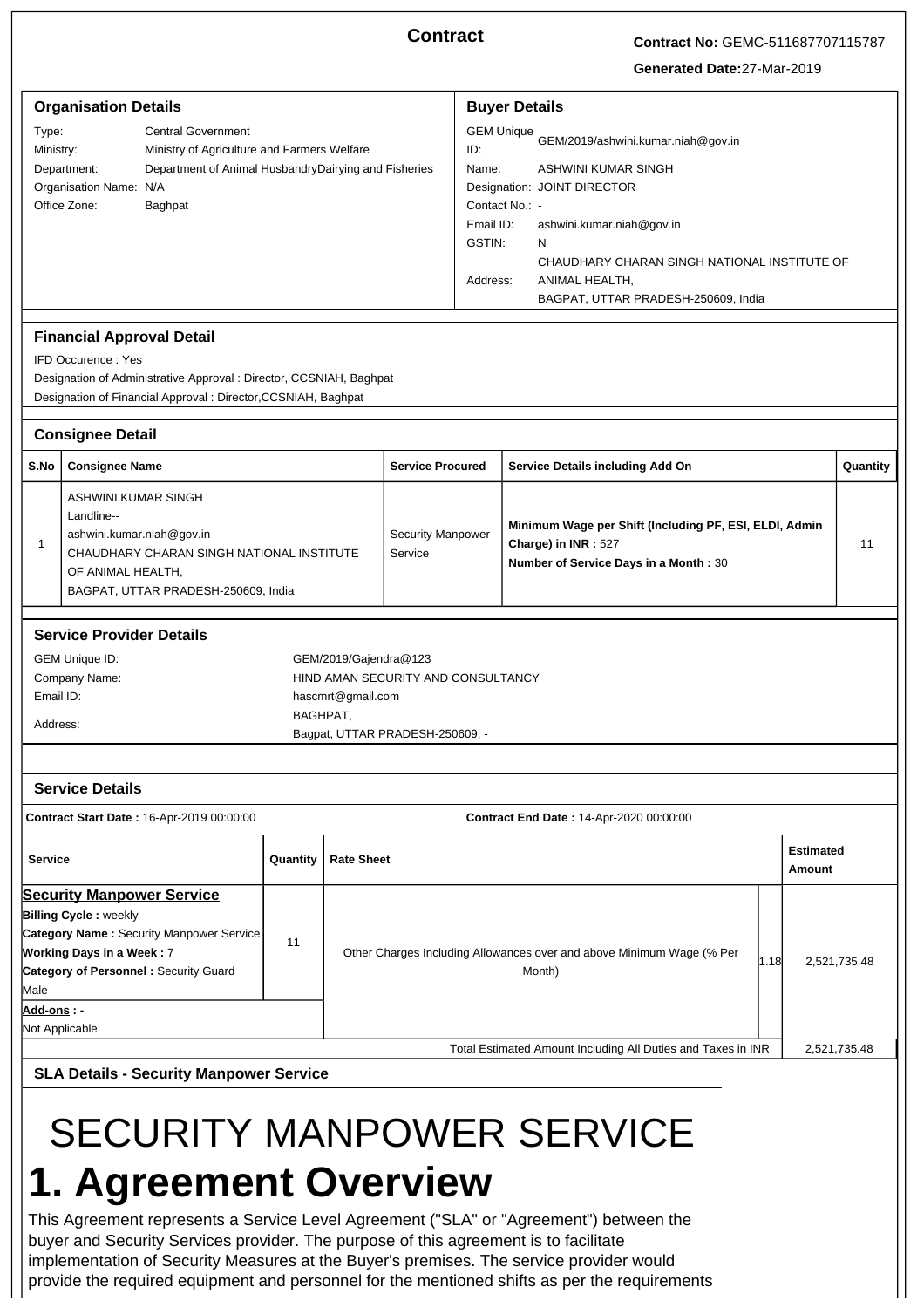of the buyer. This Agreement outlines the Scope of Work, Stakeholder's obligation and General Terms and Conditions of all services covered as they are mutually understood by the stakeholders.

# **2. Objective and Goals**

The objective of this Agreement is to ensure that the proper elements and commitments are in place to provide consistent delivery of service to buyer by service provider.

The goals of this Agreement are to:

- Provide clear reference to service ownership, accountability, roles and/or responsibilities
- Present a clear, concise and measurable description of service provision to the customer
- Establish Terms and Conditions for all the involved stakeholders
- To ensure that both the parties understand the consequences in case of termination of services due to any of the stated reasons.

# **3. Stakeholders**

The four main stakeholders associated with this SLA are:

- 1. Service Provider(s)
- 2. Buyer
- 3. Paying Authority

The responsibilities and obligations of the stakeholders have been outlined in this document. The document also encompasses payment terms and penalties in case of non-adherence to the defined terms and conditions. It is assumed that all stakeholders would have read and understood the same before signing the SLA.

## **4. Service Agreement 4.1. Service Scope**

| Roles                             | <b>Desired Qualification</b>                                                                                                                                                                                                               | Responsibilities                                                                                                                                                                                                                                                               |  |  |
|-----------------------------------|--------------------------------------------------------------------------------------------------------------------------------------------------------------------------------------------------------------------------------------------|--------------------------------------------------------------------------------------------------------------------------------------------------------------------------------------------------------------------------------------------------------------------------------|--|--|
| Security<br>Consultant            | • Should be in a position to<br>organize the security force,<br>suggest improvement in all<br>matters of policy in respect of<br>security as an adviser.                                                                                   | • Overall responsible for all<br>security, vigilance and<br>firefighting activities including<br>maintenance of documents.                                                                                                                                                     |  |  |
|                                   | Minimum Experience of 5 years                                                                                                                                                                                                              |                                                                                                                                                                                                                                                                                |  |  |
| Security<br>Supervisor            | • Should be ex-servicemen not<br>below the rank of Hony. Captain/<br>Subedar Major (J.C.O.) or<br>equivalent rank in any<br>paramilitary force.<br>Should have ample knowledge in<br>firefighting functions.<br>Minimum Experience 3 years | • Should also carryout or<br>supervise protocol activities<br>of receiving, escorting, seeing<br>off VIPs to and to liaise with<br>police and other investigating<br>agencies as and when<br>required by.<br>• Should be available in<br>general shift on all working<br>days. |  |  |
| <b>Security Guard</b><br>with Gun | • Should have knowledge of<br>Security related matters,                                                                                                                                                                                    | • Work in shifts round the<br>clock.                                                                                                                                                                                                                                           |  |  |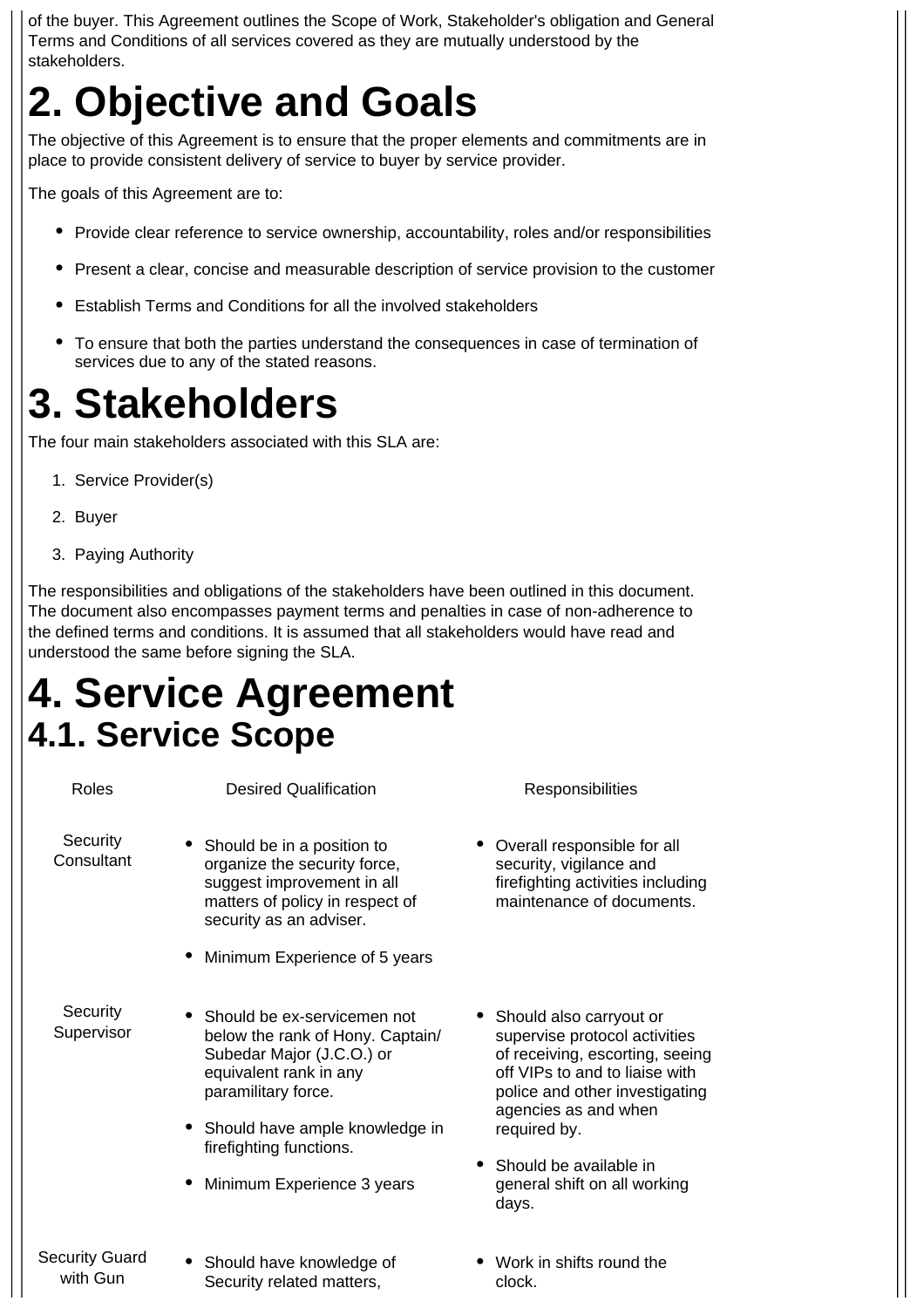|                                      | industrial safety and allied<br>functions                                                            |                                                                                               |
|--------------------------------------|------------------------------------------------------------------------------------------------------|-----------------------------------------------------------------------------------------------|
|                                      | Minimum 12th pass with<br>preferably some experience /<br>10th pass with 2 years'<br>experience.     |                                                                                               |
|                                      | Medically fit, Good physique and<br>personality is a prerequisite.                                   |                                                                                               |
|                                      | Minimum Experience 3 years                                                                           |                                                                                               |
| <b>Security Guard</b><br>without Gun | • Should have knowledge of<br>Security related matters,<br>industrial safety and allied<br>functions | • Work in shifts round the<br>clock.                                                          |
|                                      | • Minimum 12th pass with<br>preferably some experience /<br>10th pass with 2 years'<br>experience.   |                                                                                               |
|                                      | Medically fit, Good physique and<br>personality is a prerequisite.                                   |                                                                                               |
| Baggage<br>Inspector                 | Minimum 12th pass with<br>preferably some experience                                                 | Work in shifts round the<br>clock.                                                            |
|                                      | Background of screening<br>solutions                                                                 |                                                                                               |
|                                      | Minimum Experience 1 years                                                                           |                                                                                               |
| Lady Guard                           | Minimum 12th pass with<br>preferably some experience                                                 | Should be available in<br>general shift on all days<br>except Sundays.                        |
|                                      | Minimum Experience 1 years                                                                           |                                                                                               |
| <b>Fire Guard</b>                    | Minimum 12th pass with<br>preferably some experience                                                 | • Work in shifts round the<br>clock.                                                          |
|                                      | Background of fire handling and<br>emergency management                                              | • Overall responsible for all<br>security, vigilance and<br>firefighting activities including |
|                                      | Minimum Experience 1 years                                                                           | maintenance of documents.                                                                     |
| <b>CCTV Operator</b>                 | Minimum 12th pass with<br>preferably some experience                                                 | Work in shifts round the<br>clock.                                                            |
|                                      | Background of surveillance and<br>monitoring                                                         | Overall responsible for all<br>security, vigilance including<br>maintenance of documents.     |
|                                      | Minimum Experience 3 years                                                                           |                                                                                               |
| Ex-ServiceMan                        | Minimum 12th pass with<br>٠<br>preferably some experience                                            | • Work in shifts round the<br>clock.                                                          |
|                                      | Should have a licensed Gun                                                                           |                                                                                               |
|                                      | Should be EX- Army, EX- BSF,<br>$\bullet$                                                            |                                                                                               |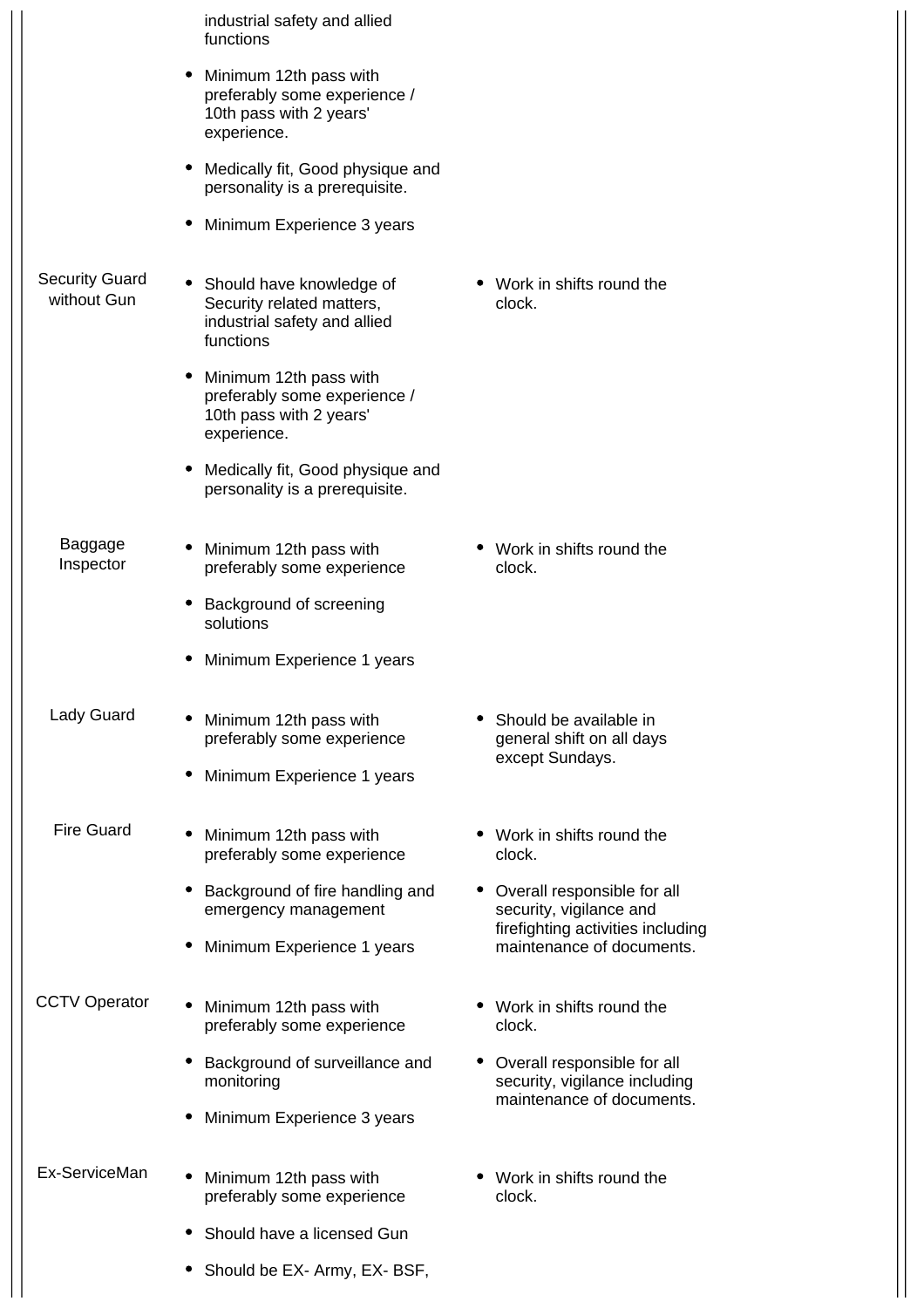|                           | EX- Air Force, EX- Navy, EX-<br>CISF, EX - CRPF                                                                                                                          |                                                                                                                                                                                                                                                                         |
|---------------------------|--------------------------------------------------------------------------------------------------------------------------------------------------------------------------|-------------------------------------------------------------------------------------------------------------------------------------------------------------------------------------------------------------------------------------------------------------------------|
| <b>PSO</b>                | Minimum 12th pass with<br>preferably some experience<br>Minimum Experience 3 years                                                                                       | • PSO's should be physically<br>fit, mentally alert and willing<br>to take risks.<br>• He/ she should be adept in<br>the use of firearms,<br>communication equipment,<br>unarmed combat and in<br>administering of first-aid.                                           |
| <b>PSO cum Driver</b>     | Minimum 12th pass with<br>preferably some experience<br>Background of surveillance and<br>monitoring<br>• Valid Driving License<br>Minimum Driving Experience 3<br>years | • PSO's should be physically<br>fit, mentally alert and willing<br>to take risks.<br>He/ she should be adept in<br>$\bullet$<br>the use of firearms,<br>communication equipment,<br>unarmed combat and in<br>administering of first-aid.<br>Should be a Skilled Driver. |
| Guard cum<br>Receptionist | Minimum 12th pass with<br>preferably some experience<br>Basic Computer knowledge is<br>preferred.                                                                        | Work in shifts round the<br>clock.<br>Overall responsible for all<br>security, vigilance including<br>maintenance of documents.                                                                                                                                         |
| Guard cum<br>Driver       | Minimum 12th pass with<br>preferably some experience<br>• Valid Driving License<br>Minimum Driving Experience 3<br>years                                                 | Work in shifts round the<br>clock.<br>Should be a skilled Driver                                                                                                                                                                                                        |
| Security<br>Marshal       | Minimum 12th pass with<br>preferably some experience<br>Should have a good knowledge<br>of Security related matters.                                                     | • Will patrol the whole campus<br>for normal function.<br>Track any suspicious activity<br>on the field.<br>If a person is acting in a<br>dangerous or unseemly<br>manner, the bouncer's job is<br>to warn that person and, if<br>needed, eject them from the<br>venue. |
| Civilian Bouncer          | Minimum 12th pass with<br>preferably some experience<br>He should be able to determine<br>what to do quickly before a<br>situation gets out of control.                  | Will make sure nobody is<br>acting aggressively or<br>destructively, and protects<br>property and equipment from<br>damage.<br>If a person is acting in a<br>dangerous or unseemly                                                                                      |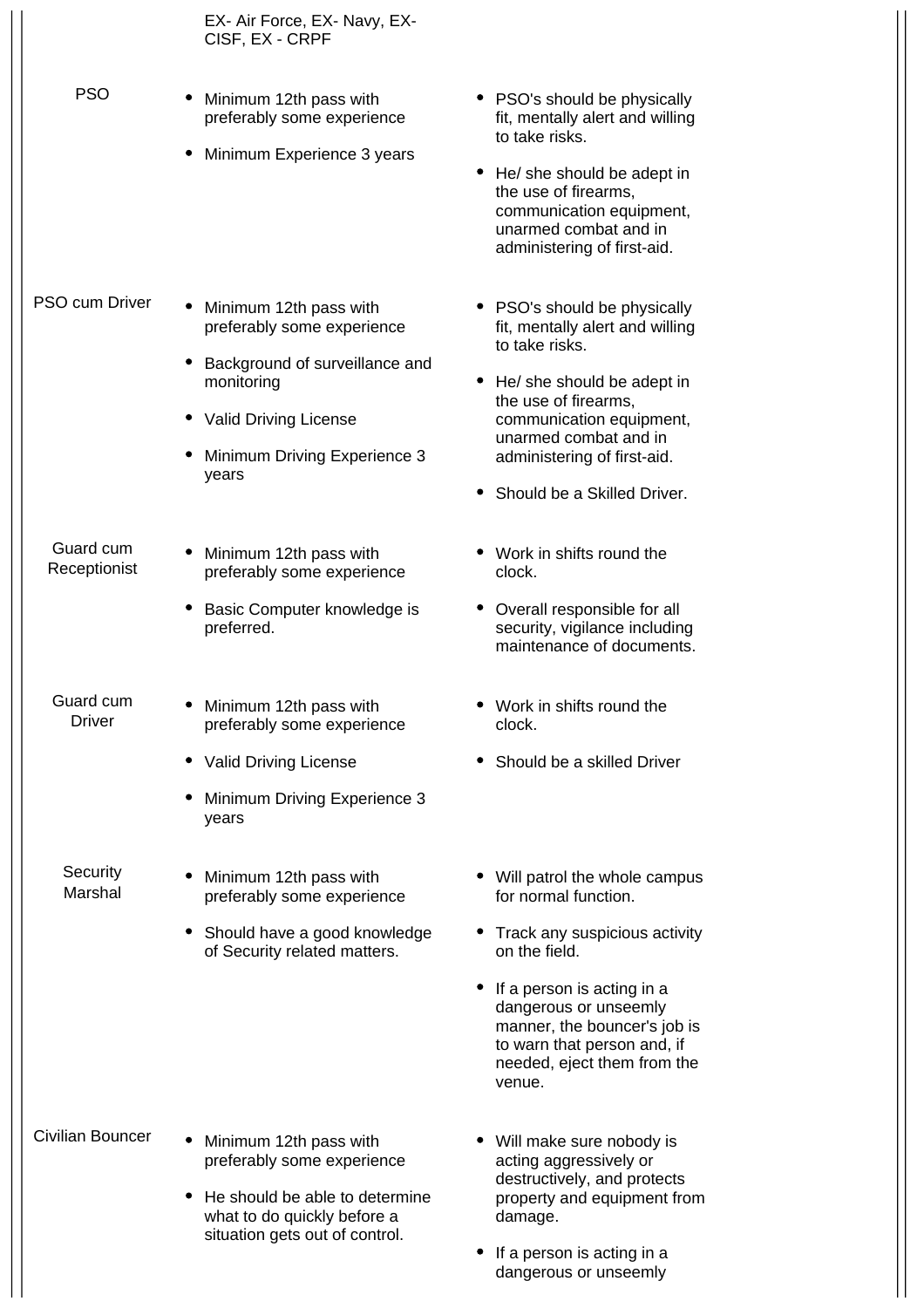manner, the bouncer's job is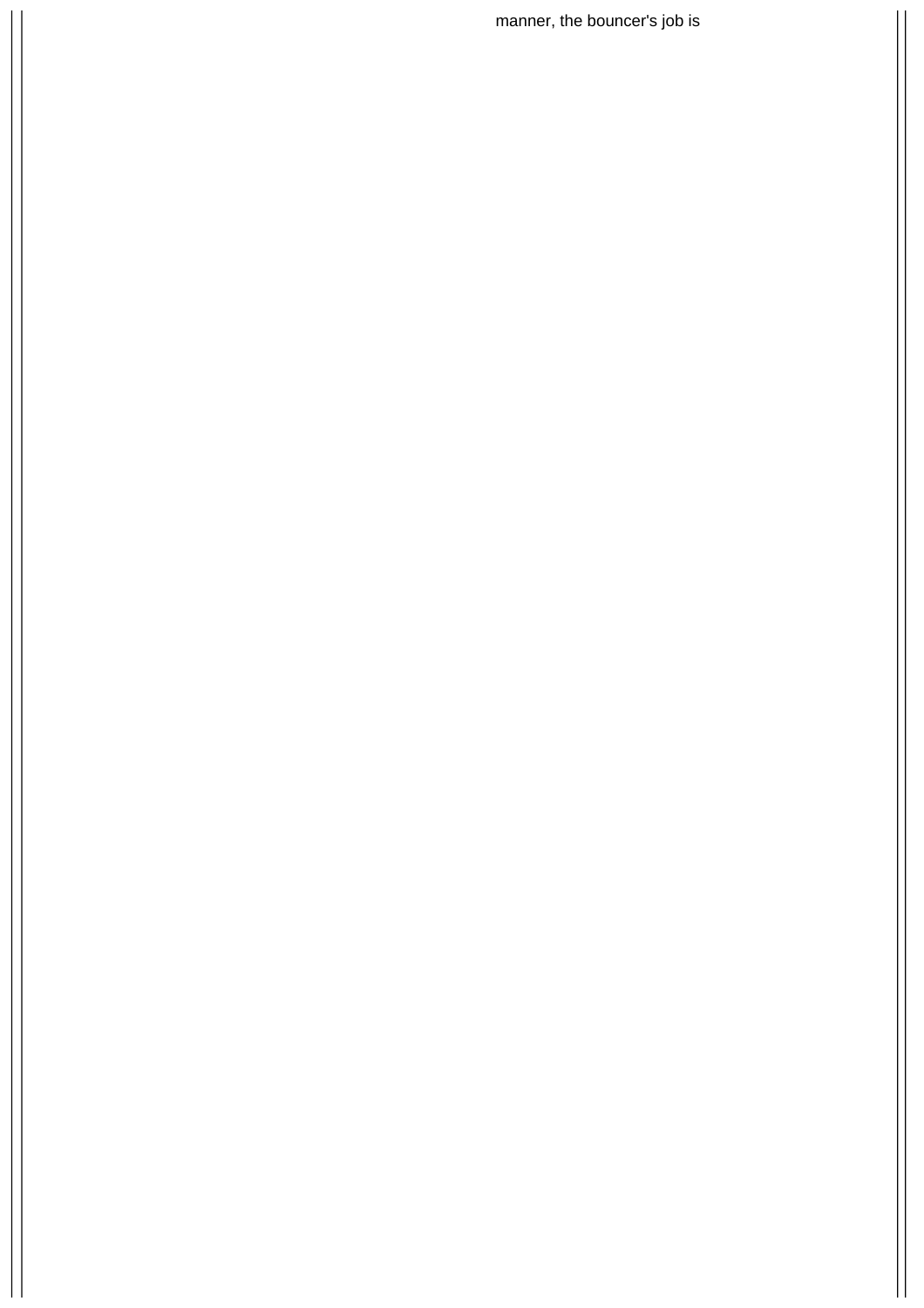to warn that person and, if needed, eject them from the venue.

• Should also carryout or supervise protocol activities of receiving, escorting, seeing off VIPs.

\*The above list of duties is only illustrative and not exhaustive.

#### **4.1.1 Additional Responsibilities**

- 1. To provide security services for the protection of life and property against theft, pilferage, fire etc, safety to manpower, guiding visitors to the concerned officials/occupants, regulating entry of unwanted visitors/salesmen and maintenance of visitor's register.
- 2. To prevent entry of stray animals like cow, dogs etc. round the clock patrolling of the site(s).
- 3. Checking of gate passes and allowing the exit of material accordingly to regulate the entry and exit of vehicles.
- 4. Control the access of persons/vehicles into and out of the complex.
- 5. Responsible for frisking and checking of visitors during and after office hours.
- 6. The agency shall maintain records of inwards and outwards movement of men materials and vehicles, etc. with proper check as per instructions given from time to time by competent authority.
- 7. Ensuring the complete safety and security of man and materials.
- 8. Parking and traffic management within the premises.
- 9. Effective involvement during the crisis management like fire accidents and bomb threats and during periodical drills.
- 10. visitor management in common, and during other special occasions.
- 11. Having effective control on movement of materials in / out.
- 12. Physical guarding of entry / exit points.
- 13. Screening / directing of visitors.
- 14. Patrolling and guarding various common areas & surroundings to ensure adequate safety and security.
- 15. Assisting the occupants during the Emergency Evacuation of the building.
- 16. Rescue operation of passengers stranded in the lifts
- 17. Complete Disaster Management in case of Emergencies/ Disasters
- 18. Providing of Adequate Security as per the Requirement.
- 19. Ensuring and Monitoring the Operational condition of Boom Barriers & Access Control System.
- 20. Liaison with appropriate agencies in case of emergencies/Disaster & well equipped with their update contact numbers.
- 21. Lodging of complaints/FIRs in case of emergency/disaster under intimation.

## **4.2. Terms and Conditions**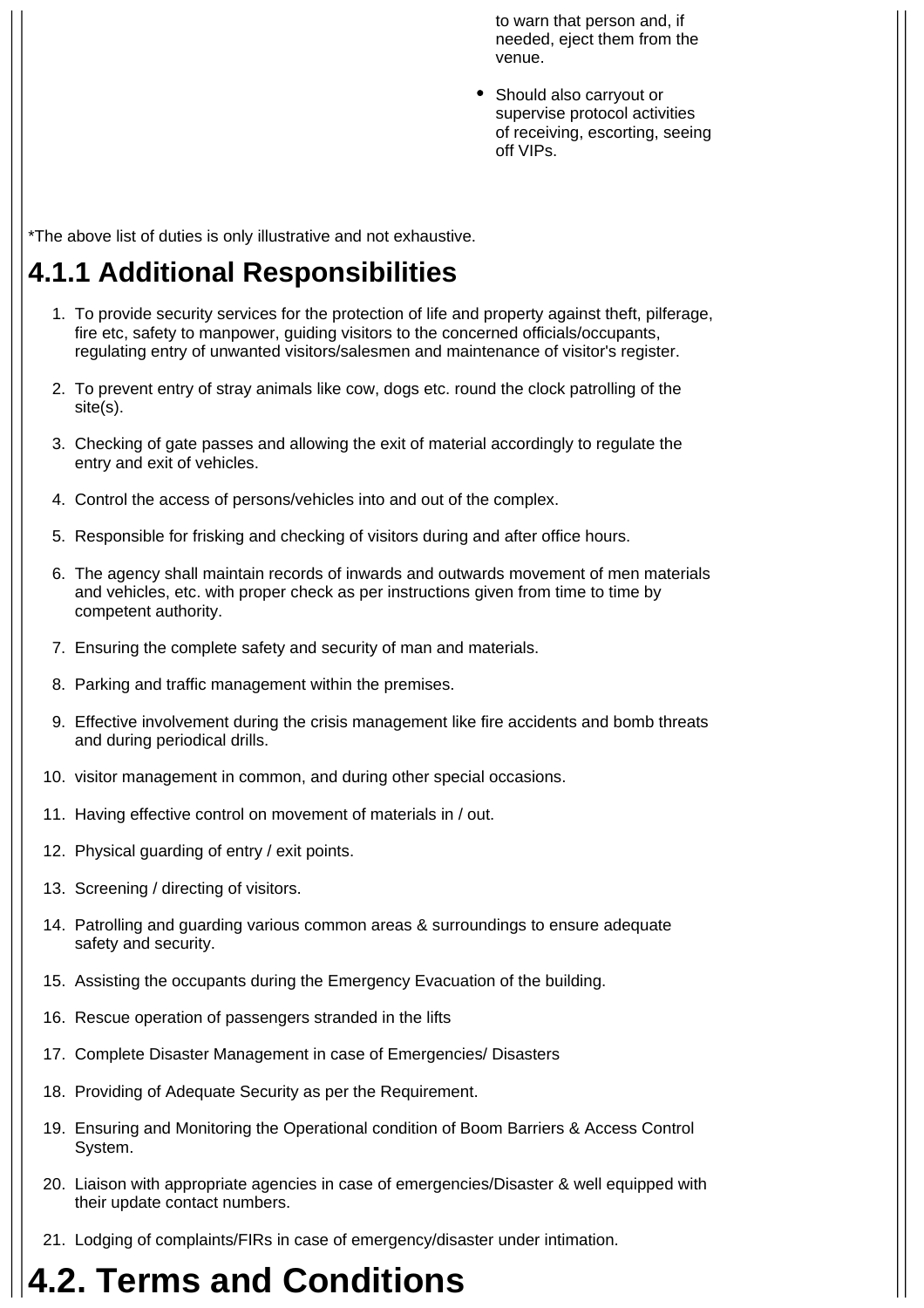### **4.2.1. Buyer's Obligations**

1. The Buyer Department will give basic training/familiarization of the Security and door keeping services required to be done by the personnel to be deployed by the Service Provider under the contract for 2 to 3 days and this period will not be counted as shift manned by Service Provider's personnel for the purpose of payment under the contract.

### **4.2.2. Service Provider Obligations**

- 1. The Service Provider shall not transfer or assign or sublet any part of the service once agreed or any share or interest here in any manner or degree directly or indirectly to any person, firm or corporation whatsoever.
- 2. The Service Provider will provide a log book register for making entries by the security personnel of their presence at duty site.
- 3. The Service Provider shall provide at his own cost proper clean uniform with whistles and badges and also photo identity cards as per laid down rules for Private Security Agencies.
- 4. The Service Provider shall have his own Establishment/Setup/Mechanism, etc. at his own cost to ensure correct and satisfactory performance of his liabilities and responsibilities under the contract.
- 5. The Service Provider shall bear all the expenses incurred on the following items i.e. Provisioning of torches and cells, lathis/batons and other equipment to security staff, stationary for writing duty charts and registers at security checkpoints and records keeping as per requirements.

#### **4.2.3. Special Terms and Conditions**

- 1. The antecedents of security staff deployed shall be verified by the Service Provider from local police authority and an undertaking in this regard to be submitted to the department and department shall ensure that the Service Provider complies with the provisions.
- 2. The Service Provider will maintain a register on which day to day deployment of personnel will be entered. This will be countersigned by the authorized official of the Buyer Department. While raising the bill, the deployment particulars of the personnel engaged during each month, shift wise, should be shown.
- 3. Adequate supervision will be provided to ensure correct performance of the said security services in accordance with the prevailing assignment instructions agreed upon between the two parties. In order to exercise effective control & supervision over the staff of the Service Provider deployed, the supervisory staff will move in their areas of responsibility.
- 4. All necessary reports and other information will be supplied immediately as required and regular meetings will be held with the Buyer Department.
- 5. The security staff shall not accept any gratitude or reward in any form.
- 6. The Service Provider shall have his own Establishment/set up/mechanism/Training institute to provide training aids or should have tied up with a training institute, with 2-3 Ex-Servicemen/Ex-Para Military Forces/Ex-Police for training purpose at his own cost to ensure correct and satisfactory performance of his liabilities and responsibilities under the contract.
- 7. Under the terms of their employment agreement with the Service Provider the Security staff shall not do any professional or other work for reward or otherwise either directly or indirectly, except for and on behalf of the Service Provider.
- 8. The Service Provider shall do and perform all such Security services, acts, matters and things connected with the administration, superintendence and conduct of the arrangements as per the direction enumerated herein and in accordance with such directions, which the Department may issue from time to time and which have been mutually agreed upon between the two parties.
- 9. The Service Provider shall be responsible to maintain all property and equipment of the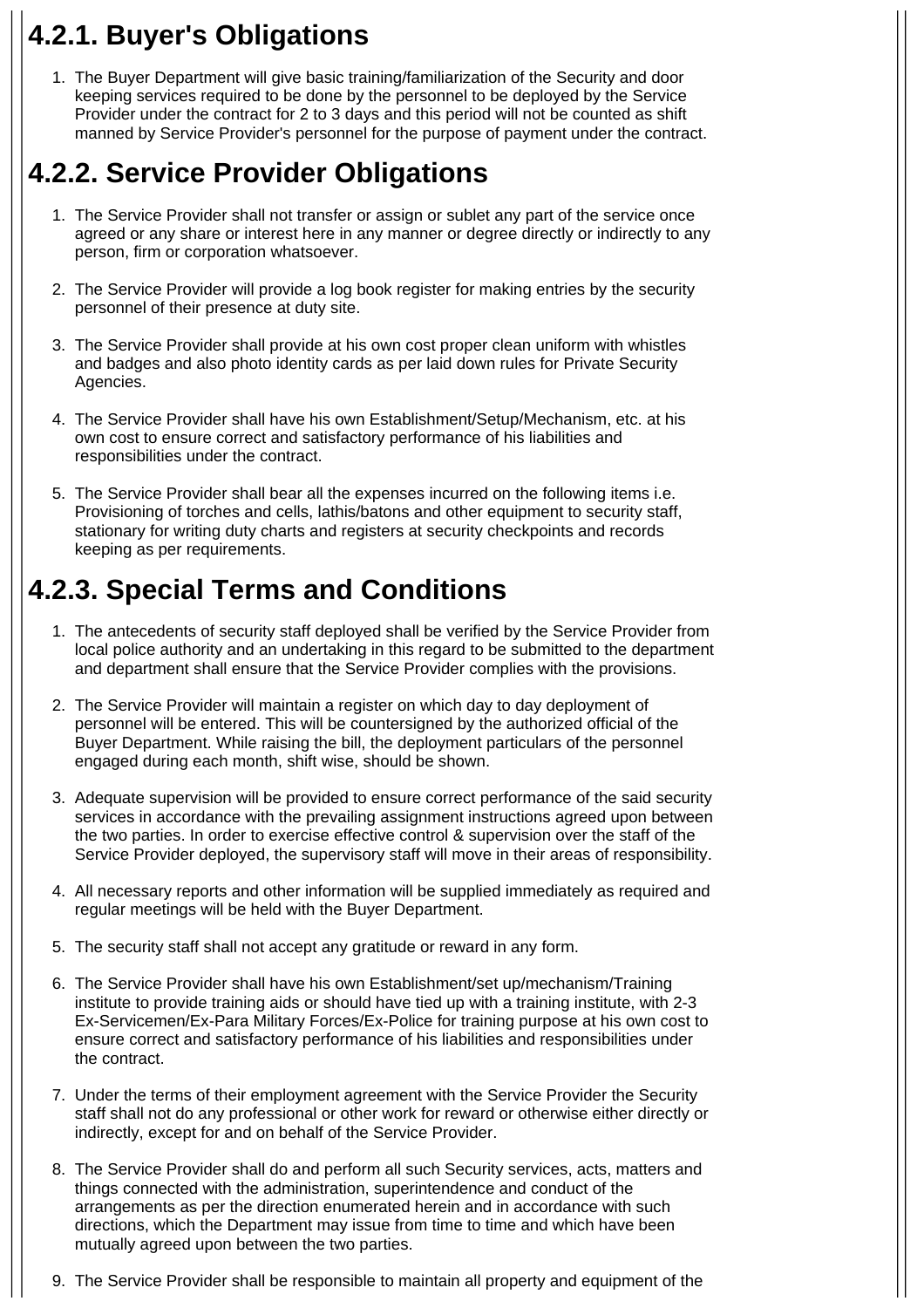Buyer Department entrusted to it.

- 10. The Service Provider will not be held responsible for the damages/sabotage caused to the property of the Buyer Department due to the riots/mobs attack/armed dacoit activities or any other event of force majeure.
- 11. The Service Provider will deploy supervisors as per the need given by the Buyer Department. The supervisor shall be required to work as per the instructions of Buyer Department.
- 12. The personnel engaged have to be extremely courteous with very pleasant mannerism in dealing with the Buyer Staff and should project an image of utmost discipline. The Department shall have right to have any person moved in case of its staff complaints or as decided by representative of the Buyer Department if the person is not performing the job satisfactorily or otherwise. The Service Provider shall have to arrange the suitable replacement in all such cases.
- 13. The personnel will have to report to the Buyer Department's security office at least 30 minutes in advance of the commencement of the shift for collecting necessary documents/instructions, and to complete all other required formalities as approved by the Buyer Department.
- 14. The Service Provider shall deploy his personnel only after obtaining the Buyer Department approval upon duly submitting curriculum vitae (CV) and police verification details of personnel,
- 15. Buyer shall be informed at least one week in advance and Service Provider shall be required to obtain the Department's approval for all such changes along with their CVs.
- 16. Security staff engaged by the Service Provider shall not take part in any staff union and association activities.
- 17. Other parameters of the uniform shall conform to the specifications in the PSARA 2005.
- 18. Training of the staff must be as per PSARA 2005 before deployment.
- 19. The Security Agency should get medical check-up of its deployed staff at the time of their induction to ensure their fitness for the job assigned and annual medical check-ups as prescribed under PSARA. A record of the same shall be maintained in the personal file of the security personnel.
- 20. Physical standards for Security Guards should be as per the PSARA 2005.
- 21. The Service Provider shall comply with all the legal requirements for obtaining License under Contract Labour (Regulations and Abolition) Act, 1970 if any, at his own part and cost.
- 22. The Service Provider shall maintain all statutory registers under the Law and shall produce the same, on demand, to the Buyer Department or any other authority under Law.
- 23. The Service Provider shall ensure the following in respect of his employees-
	- 1. The working hours and days of the outsourced employees will be as per the existing applicable rules of the respective Central/State Government organisations. However, they have to work on holidays, if necessary and required based on demand of work.
	- 2. In an event of deployed personnel availing leave, and if required by buyer suitable substitute(s) shall be provided by service provider as per mutual understanding with buyer.
	- 3. Consequent to poor performance of deployed manpower, service provider shall immediately replace the deployed manpower thereby maintaining service levels and continuity.
	- 4. Working shifts (includes day and night shift) if any, and daily working hours shall be mutually agreed upon between buyer and seller prior to deployment of manpower.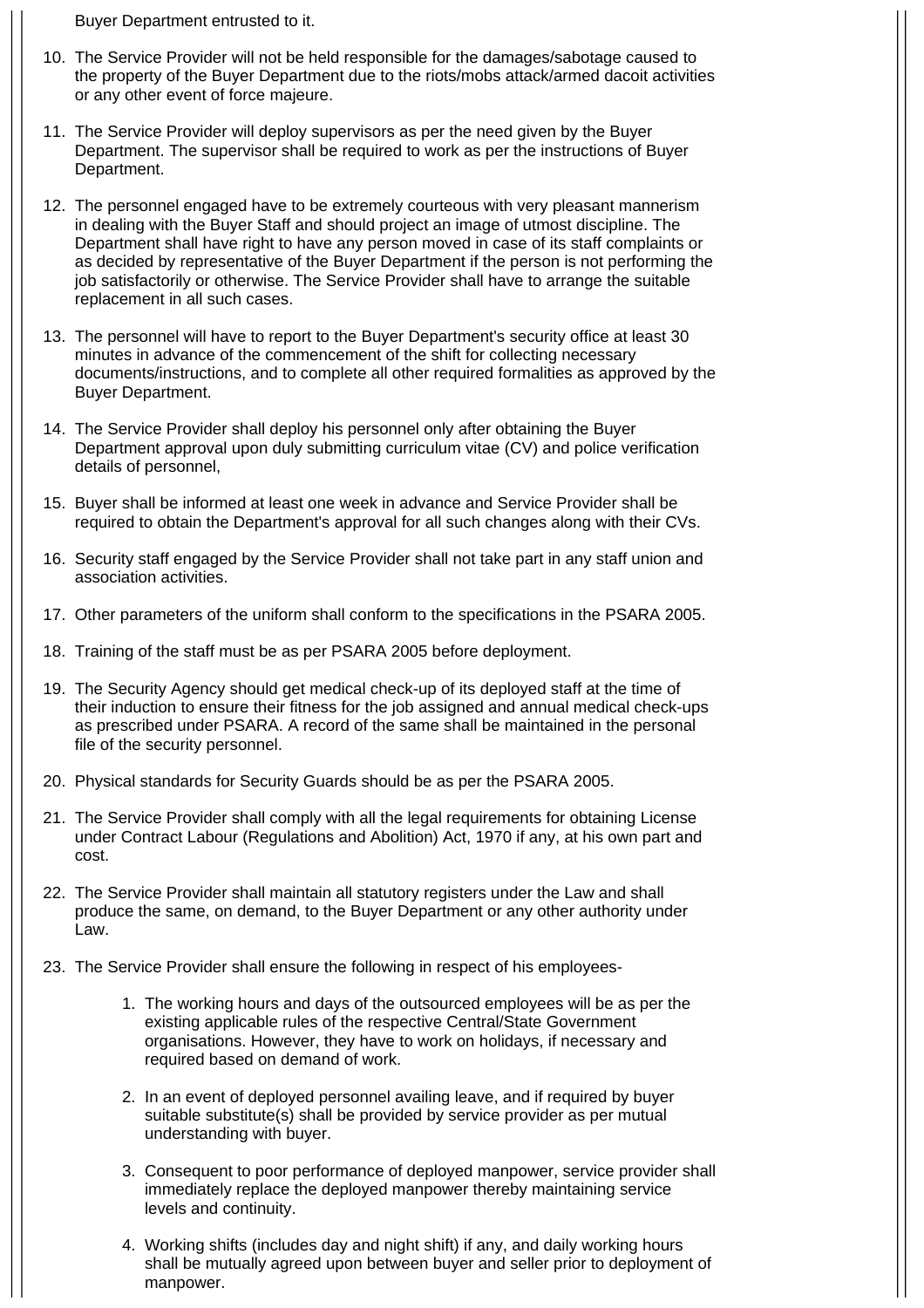- 5. The attendance of the employees will be entered in the register provided by the Service Provider and/or in the Aadhaar based Biometric attendance system at the Buyer's premises. The persons deployed should be polite, cordial and efficient while handling the assigned work and their actions should promote good will and enhance the image of the Corporation or office concerned. The Service Provider shall be responsible for any act of indiscipline on the part of the persons deployed.
- 6. The persons deployed shall, during the course of their work be privy to certain qualified documents and information which they are not supposed to divulge to third parties. In view of this, they shall be required to take oath of confidentiality and breach of this condition shall make the Service Provider as well as the person deployed liable for penal action under the applicable laws besides, action for breach of contract.
- 25. In case of services hired on annual basis and 5 working days, the employees will be entitled to 08 days of casual leaves per year on pro-rata basis and in case of 6 working days, the employees will be entitled to 15 days casual leave per year on pro-rata basis. Beyond specified leaves as applicable, leave will be treated as leave without pay (LWP) for which necessary deduction will be made by the buyer in the billed amount if no replacement is provided.
- 26. The Service Provider should have a legal status, whether it will be a registered Proprietorship Firm/Partnership Firm/Company under Companies Act having legal entity having all statutory licenses/registration for carrying out such activity as well has have registration for income tax.
- 27. The Service Provider shall ensure that all the relevant licenses / registrations / permissions which may be required for providing the services are valid during the entire period of the contract; failing so shall attract the appropriate penalties. The documents relevant in this regard shall be provided by the Service Provider to the Buyer on demand.
- 28. No medical facilities or reimbursement or any sort of medical claims thereof in respect of employees provided by the Service Provider will be entertained by the Buyer.
- 29. The Buyer will in no way be responsible for the violation of any rules and/or infringement of any other laws from the time being in force, either by the employee or by the Service Provider. The employees as well as the Service Provider shall comply with the relevant rules and regulations applicable at present and as may be enforced from time to time, for which the Buyer's department would not be liable or responsible in any manner. The onus of compliance to all the applicable laws/acts/rules shall only rest with the Service Provider.
- 30. The Service Provider shall be required to keep the Buyer updated about the change of address, change of the Management etc. from time to time.
- 31. The Buyer shall have the right, within reason, to have any personnel removed who is considered to be undesirable with proper reasoning or otherwise and similarly the Service Provider reserves the right to remove any personnel with prior intimation to the Buyer , emergencies, exempted.
- 32. The Service Provider shall not be allowed to transfer, assign, pledge or subcontract its rights and liabilities under this Agreement to any other agency or organisation by whatever name be called without the prior written consent of the Authority.
- 33. The Service Provider shall nominate a coordinator who shall be responsible for regular interaction with the Buyer Department so that optimal services of the persons deployed could be availed without any disruption.
- 34. For all intents and purposes, the Service Provider shall be the "Employer" within the meaning of different Rules & Acts in respect of manpower so deployed. The persons deployed by the Service Provider shall not have any claim whatsoever like employer and employee relationship against the Buyer Department.
- 35. The Buyer Department shall not be responsible for any financial loss or any injury to any person deployed by the Service Provider in the course of their performing the functions/duties, or for payment towards any compensation.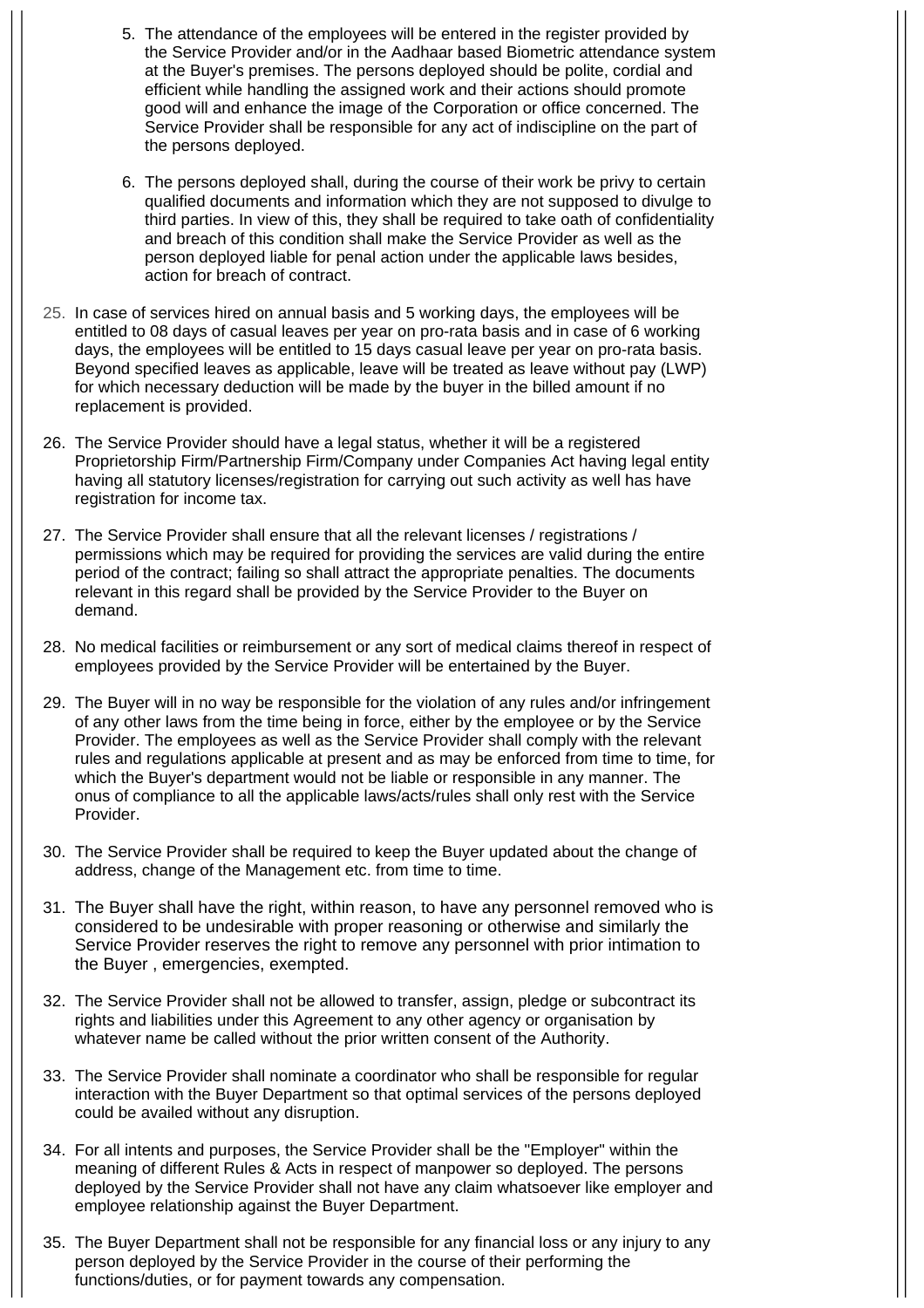- 36. The persons deployed by the Service Provider shall not claim nor shall be entitled to pay, perks and other facilities admissible to regular / confirmed employees during the currency or after expiry of the Agreement.
- 37. Any other Terms and Conditions as mentioned in the Miscellaneous Terms and Conditions for Services.

#### **4.2.4. Payment**

- 1. The Service Provider Agency shall also deposit EPF and ESI of both employer and employee share within 15th day of the month of payment for the support staff engaged from their account and prefer the bill to the Buyer Department for reimbursement of employer share only.
- 2. Employers share of EPF & ESI actually deposited to the respective authorities with proof of deposit of both employee and employer share by the end of the second week of the succeeding month. Employee share of EPF and ESI contribution shall be recovered from the gross remuneration & balance amount is to be released to the persons employed.
- 3. The Service Providing Agency shall furnish statement of amount paid for the month to the persons deployed along with cheque number and date and Bank account from which the payment has been made. Service Providing agency is to furnish copy of bank statement in support of amount paid as and when required by Buyer Departments.
- 4. The Service Provider shall be responsible for timely payment of take home remuneration to the supporting staff and deposit of EPF and ESI (both employee and employer share), failing which a penalty will be deducted.
- 5. The Service Provider shall submit before the Buyer Department, one copy of the return within 7 days from the date of filing of monthly / quarterly / half yearly / annual return if any before the EPF and ESI authorities.
- 6. The payment to the Service Provider will be made on monthly and quarterly basis, depending upon the actual duration of the services rendered as per order.
- 7. Any violation of contractual obligations by the Service Provider/employee shall attract penalties as mentioned against each obligation. The Service Provider confirms and agrees that penalty whenever becomes payable, the same shall be deducted by the user department from the payments due to the Service Provider.
- 8. TA/DA shall be payable directly by the Buyer on production of travel documents in original and approval of appropriate authority of the Buyer for undertaking such travel for the project/assignment.
- 9. All applicable taxes and duties except GST, shall be payable by the Service Provider and the Buyer shall not entertain any claims whatsoever with respect to the same. The Service Provider shall pay the GST and the price quoted is inclusive.
- 10. The Service Provider shall ensure payment regularly for the deployed manpower to their entitlements like monthly salaries/wages etc. and submit the documentary proof of the salary paid as per the terms and conditions of the contract. Bill for the subsequent month will be paid only after submission of certificate of disbursement of wages of previous month.
- 11. In case the submission of monthly bills is delayed by the Service Provider beyond 15 days from the last day of the month in which the services have been provided, the entire liability towards payment of interest/penalty to the tax authorities would be borne by the respective Service Provider.
- 12. Escalation towards payment of salaries / wages of the employees shall not be accepted on any ground during the contract period.
- 13. The Breakup of the components to be provided to the Buyer Department.The Buyer Department will provide Minimum Wage as per the Notification applicable in their area for the category of Resource they want to procure.
- 14. The Total Price includes Minimum Wage, ESI, EPF, Admin Charge and GST on the mentioned components. Service Provider will thus quote over and above the following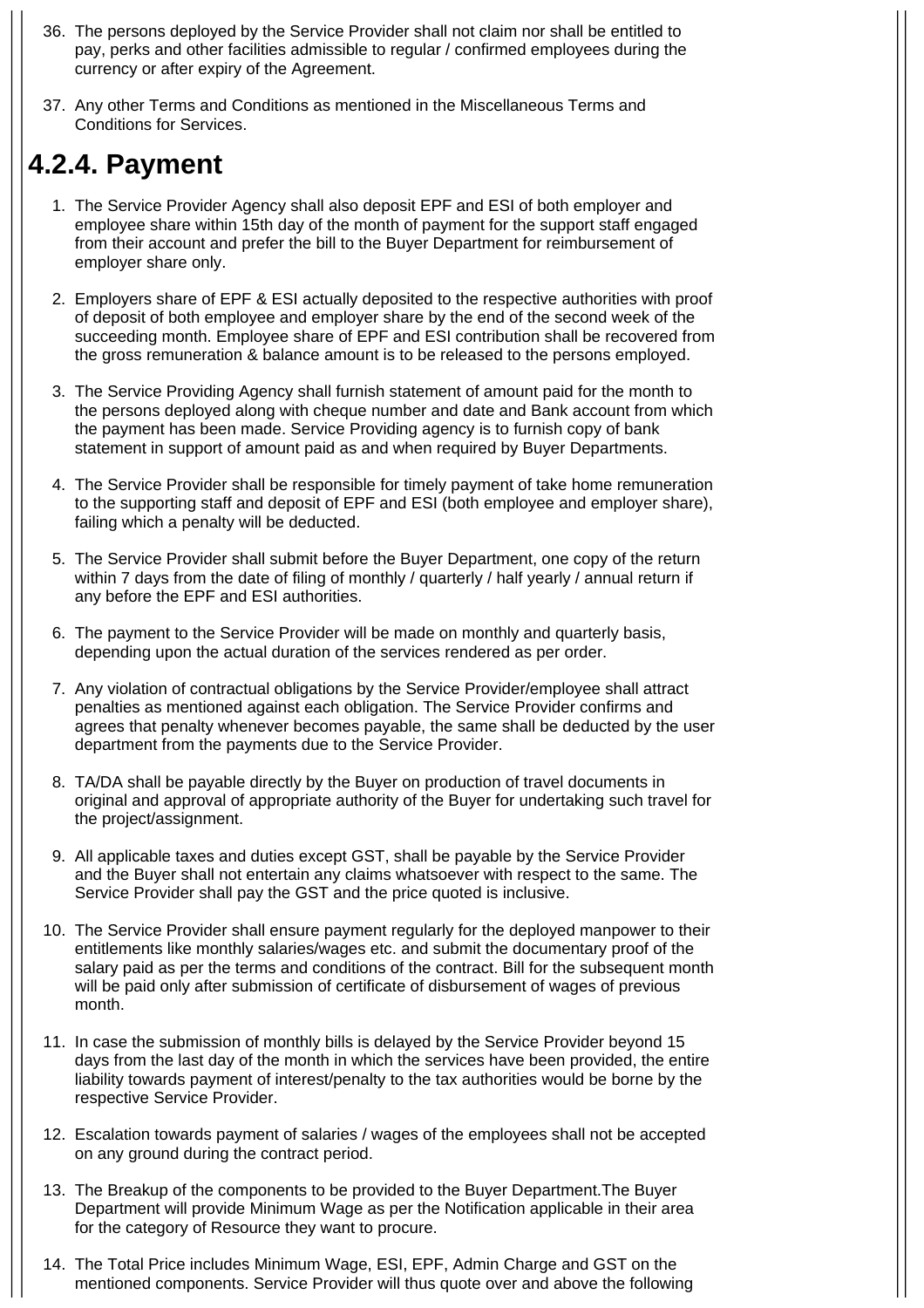components as a Service Charge and Special Allowance if any:

Minimum Wage + ESI + EPF + PF Admin Charges + GST (on the Minimum Wage, ESI and EPF component), which is provided by the Buyer Department and the rest (GST on the component provided by the Buyer) is added by the platform.

- 1. In case of any changes in the minimum wages as per the Applicable Laws during the Contract period, Buyer shall pay the Service Provider the difference in wage from the amount mentioned in the contract on pro rata basis.
- 2. The cost of the Contract shall be valid for initial contract period . No price escalation, other than minimum wages revision, shall be entertained by the Buyer during the period.
- 3. The Buyer may calculate their requirement of resources based on 8 hours per shift, Example: For hiring security personnel for a month (30 Service Days) to offer the services for 24 hours on a 3 shift basis, the required number of resources would be 90 personnel for the month.

#### **5. Breach of contract**

The following conditions shall specify breach of contract and buyer shall have right to immediately terminate the contract.

- 1. Cumulative penalties reach 10% of the contract value
- 2. Repeated breach of SLAs beyond 3 instances in the entire contractual period shall be treated as breach of contract.Breach of SLA is defined as performance lower than defined lower performance in this agreement.

#### **6. Penalties and Termination**

- 1. The Service Provider shall be responsible for faithful compliance of the terms and conditions of this agreement.
- 2. In the event of any breach of the agreement, the same may be terminated and further the work may be got done from another Service Provider at the risk and cost of the Service Provider.

| S No | Service Level<br>Agreement                                                                                        | <b>Baseline</b><br>Performance | Penalties for breach                                   |                                                     |                                                   |  |
|------|-------------------------------------------------------------------------------------------------------------------|--------------------------------|--------------------------------------------------------|-----------------------------------------------------|---------------------------------------------------|--|
|      |                                                                                                                   |                                | 1 Instance                                             | 2 Instance                                          | 3 Instance                                        |  |
| 1    | Delay deployment of<br>security personnel as<br>per schedule decided<br>between buyer and<br>the service provider | On time                        | 1% of billed<br>amount for<br>respective<br>month      | 1.5% of billed<br>amount for<br>respective<br>month | 2% of billed<br>amount per<br>instance<br>thereon |  |
| 2    | Public complaint<br>attributable to<br>misconduct/<br>misbehavior of<br>security personnel is<br>received         | Zero                           | Replacement of 1.5% of billed<br>security<br>personnel | amount for<br>respective<br>month                   | 2% of billed<br>amount per<br>instance<br>thereon |  |
| 3    | <b>Security Personnel</b><br>Not found displaying<br>photo ID / or not in                                         | Zero                           | 1% of billed<br>amount for<br>respective               | 1.5% of billed<br>amount for<br>respective          | 2% of billed<br>amount per<br>instance            |  |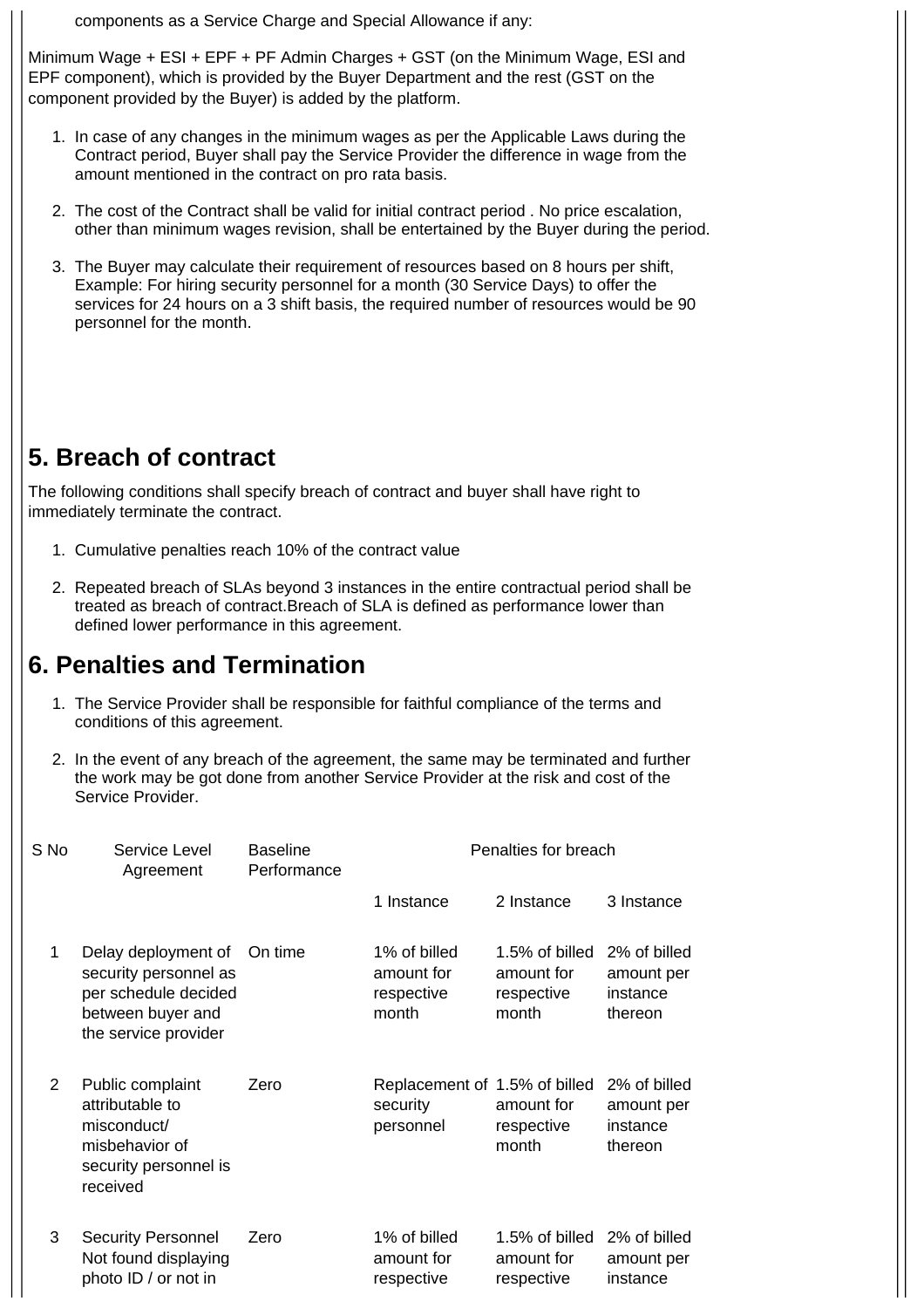|      | proper uniform                                                                                                                                                                               |                              | month                                                                | month                                             | thereon                                             |  |
|------|----------------------------------------------------------------------------------------------------------------------------------------------------------------------------------------------|------------------------------|----------------------------------------------------------------------|---------------------------------------------------|-----------------------------------------------------|--|
| 4    | <b>Security Personnel</b><br>indulging in drinking /<br>sleeping                                                                                                                             | Zero instances               | <b>NA</b>                                                            | 1% of billed<br>amount for<br>respective<br>month | 1.5% of billed<br>amount per<br>instance<br>thereon |  |
| 5    | If the Resource is<br>absent or takes<br>leave without<br>informing or taking<br>prior approval.                                                                                             | on that day shall be levied. | A penalty equal to double the wages of number of staff absent        |                                                   |                                                     |  |
| 6    | Delay in payments @ Rs 100 per day for each default.<br>of take home<br>remuneration by<br>the Service<br>Provider and<br>deposit of EPF and<br>ESI (both<br>employee and<br>employer share) |                              |                                                                      |                                                   |                                                     |  |
|      | A.1. Appendix: Eligibility Criterion for Service Provider                                                                                                                                    |                              |                                                                      |                                                   |                                                     |  |
| SNo. | Criteria                                                                                                                                                                                     | <b>Basics for evaluation</b> |                                                                      | Supporting                                        | <b>Documents Required</b>                           |  |
| 1    | Service Provider<br>should have PSARA<br>certification.                                                                                                                                      | providing the Service.       | Valid certificate for each Location<br>where the Service Provider is | Service                                           | Certificate with<br>validity dates for the          |  |
|      | <b>Terms and Conditions</b>                                                                                                                                                                  |                              |                                                                      |                                                   |                                                     |  |

#### **1. General terms and conditions**

**1.1** This Contract between the Seller and the Buyer, is for the supply of the Goods and/ or Services, detailed in the schedule above, in accordance with the General Terms and Conditions (GTC) as available on the GeM portal (unless otherwise superseded by Goods / Services specific Special Terms and Conditions (STC) and/ or BID/Reverse Auction Additional Terms and Conditions (ATC), as applicable

**1.2 Terms of delivery:** Free Delivery at Site including loading/unloading. In respect of items requiring installation and / or commissioning and other services in the scope of supply (as indicated in respective product category specification / STC / ATC), and the cost of the same is also included in the Contract price.

**1.3 Delivery period:** The Delivery Period/Time shall be essence of the Contract and delivery must be completed not later than such date(s). Any modification thereto shall be mutually agreed and incorporated in the Contract as per the provisions of the GTC.